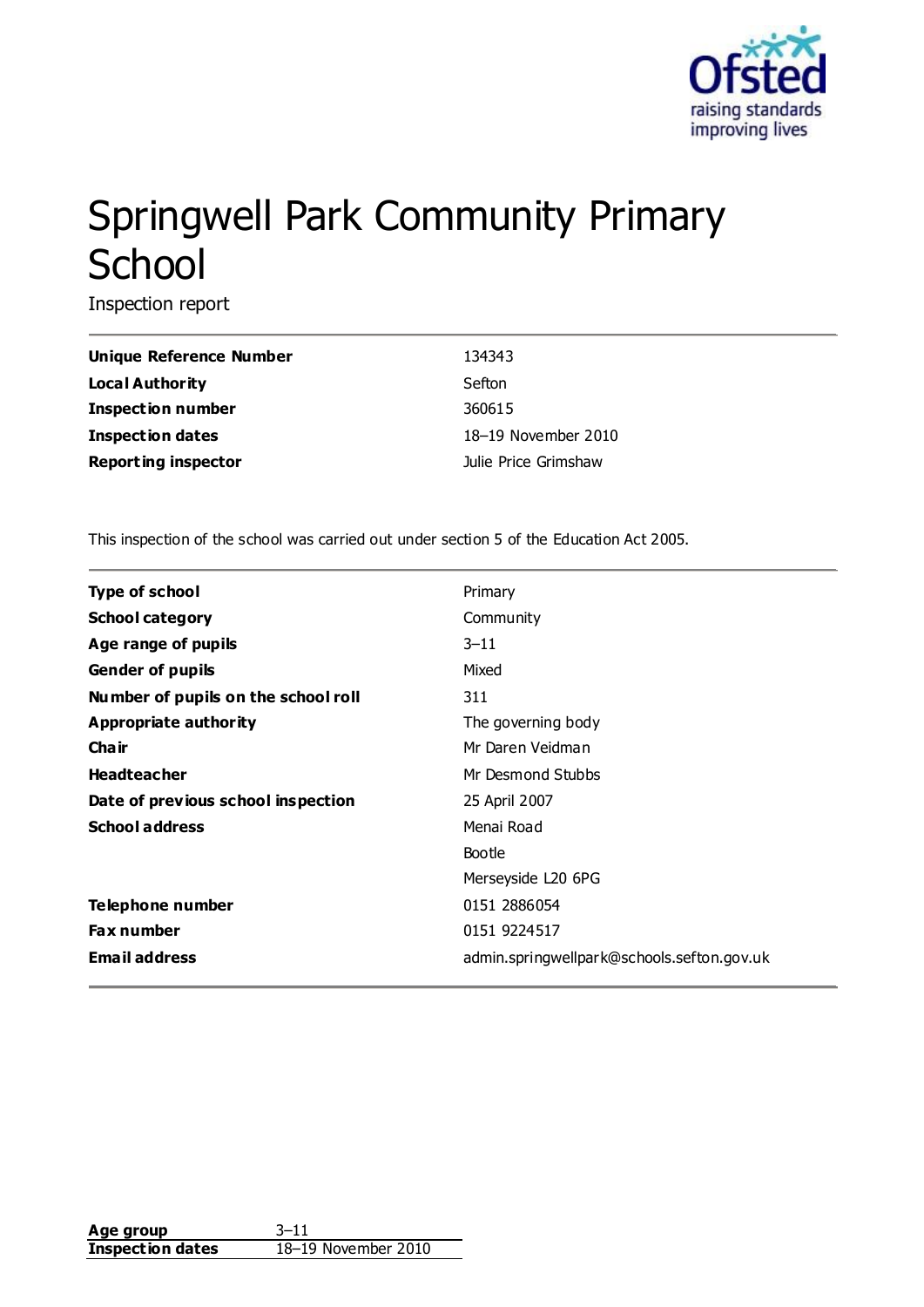**Inspection number** 360615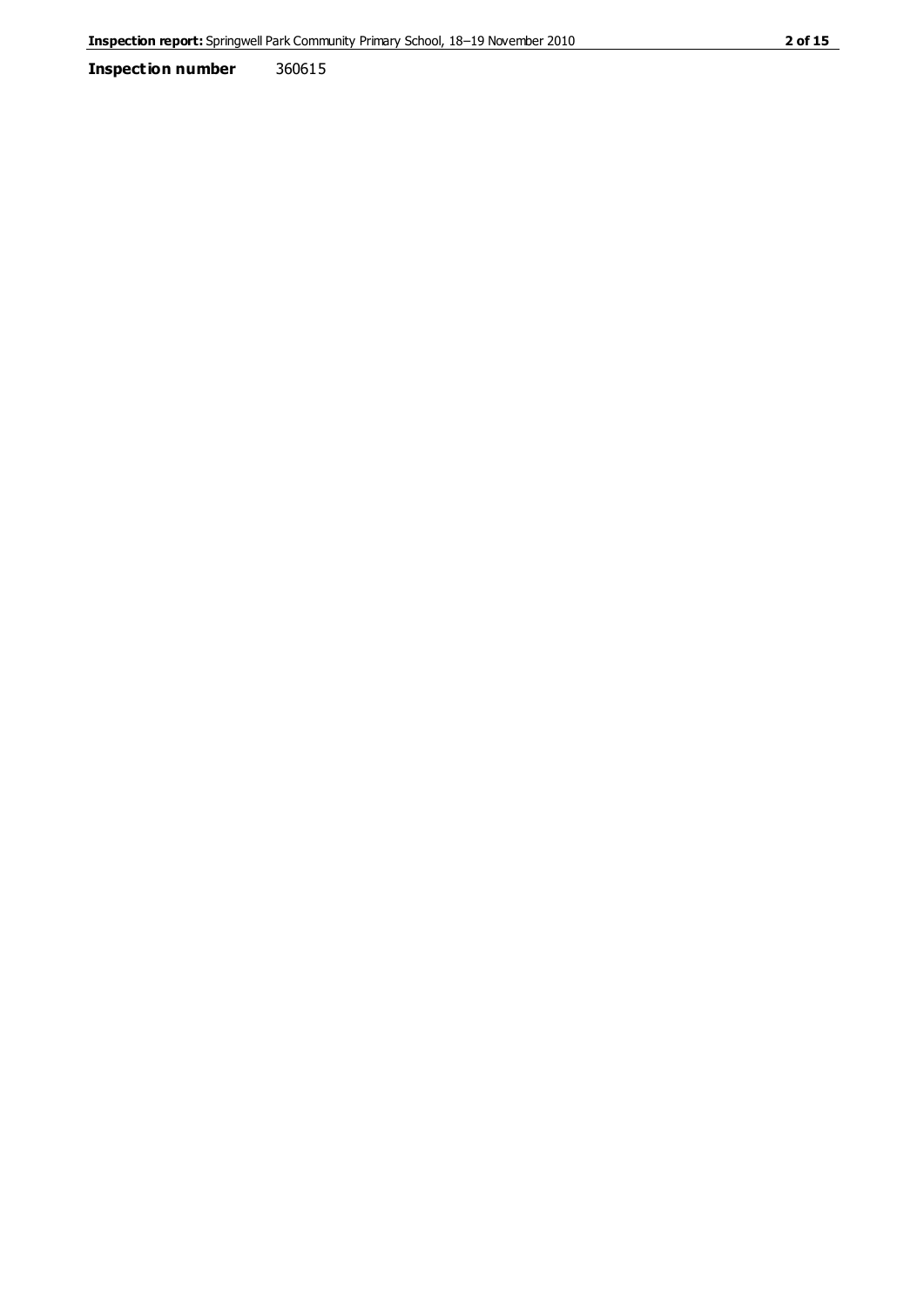The Office for Standards in Education, Children's Services and Skills (Ofsted) regulates and inspects to achieve excellence in the care of children and young people, and in education and skills for learners of all ages. It regulates and inspects childcare and children's social care, and inspects the Children and Family Court Advisory Support Service (Cafcass), schools, colleges, initial teacher training, work-based learning and skills training, adult and community learning, and education and training in prisons and other secure establishments. It assesses council children's services, and inspects services for looked after children, safeguarding and child protection.

Further copies of this report are obtainable from the school. Under the Education Act 2005, the school must provide a copy of this report free of charge to certain categories of people. A charge not exceeding the full cost of reproduction may be made for any other copies supplied.

If you would like a copy of this document in a different format, such as large print or Braille, please telephone 0300 1234 234, or email **[enquiries@ofsted.gov.uk](mailto:enquiries@ofsted.gov.uk)**.

You may copy all or parts of this document for non-commercial educational purposes, as long as you give details of the source and date of publication and do not alter the documentation in any way.

To receive regular email alerts about new publications, including survey reports and school inspection reports, please visit our website and go to 'Subscribe'.

Royal Exchange Buildings St Ann's Square Manchester M2 7LA T: 0300 1234 234 Textphone: 0161 618 8524 E: **[enquiries@ofsted.gov.uk](mailto:enquiries@ofsted.gov.uk)**

W: **[www.ofsted.gov.uk](http://www.ofsted.gov.uk/)**

© Crown copyright 2010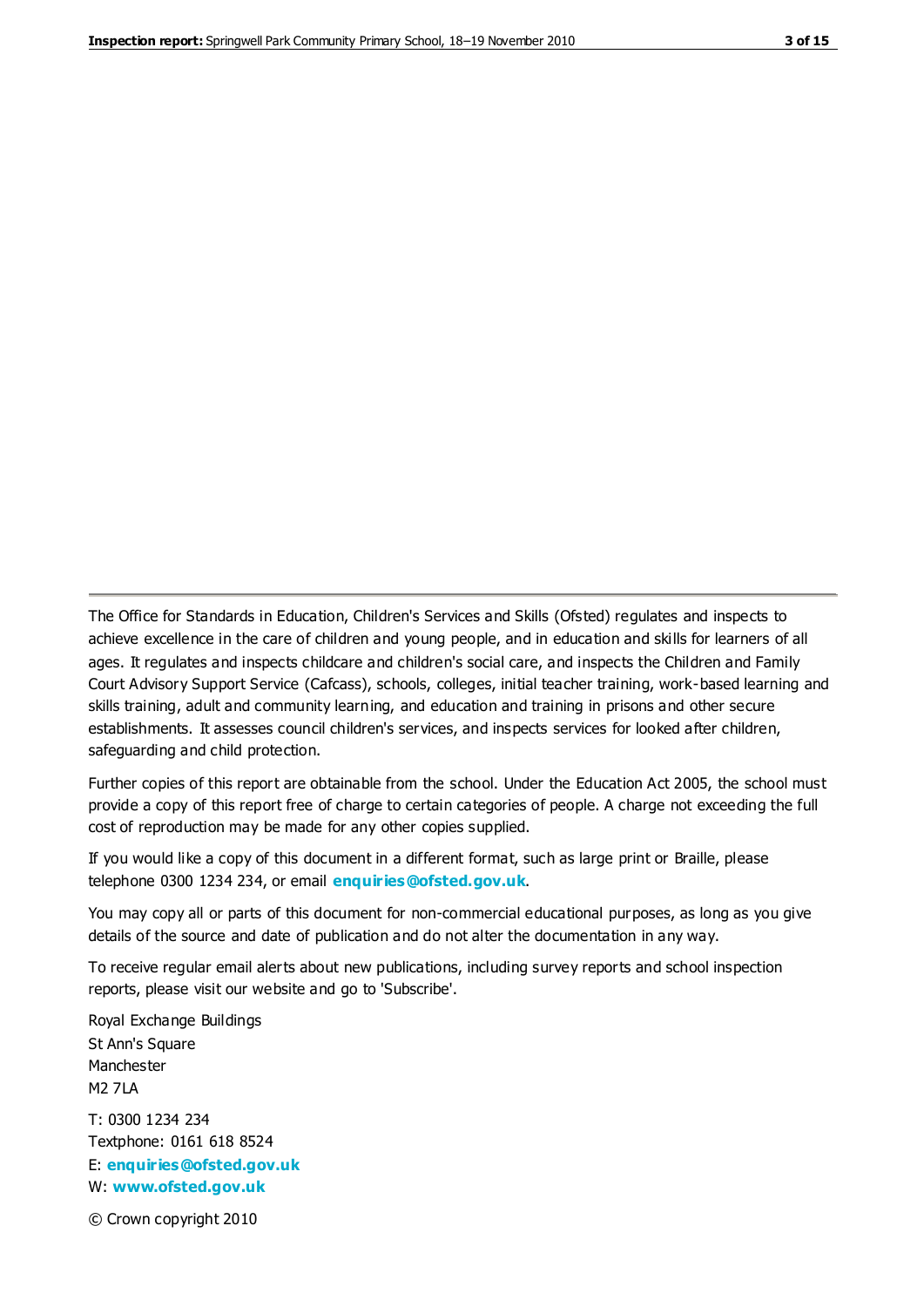# **Introduction**

This inspection was carried out by three additional inspectors. They visited 13 lessons taught by nine teachers and held meetings with staff, groups of pupils, governors and the School Improvement Partner. Inspectors observed the school's work and looked at improvement planning, policy documents, national published assessment data, the school's own data and pupils' work. Evidence on the quality of the registered childcare provision was gained through observations and discussions with staff. Inspectors also analysed 28 questionnaires from parents and carers, as well as those from a sample of pupils and staff.

The inspection team reviewed many aspects of the school's work. It looked in detail at three key areas.

- The sustainability of the upward trend in pupils' achievement, suggested by data.
- The effectiveness of the school's cycle of monitoring, evaluation and action planning.
- The school's systems for behaviour management and the extent to which pupils' behaviour makes a positive contribution to their learning.

# **Information about the school**

This is a larger-than-average school compared to others of the same type. The great majority of pupils are of White British heritage with a small number from minority ethnic backgrounds who speak English as an additional language. The proportion of pupils known to be eligible for free school meals is well above average. The number of pupils with special educational needs and/or disabilities is above average. Since the last inspection there has been significant disruption to staffing, particularly at senior management level. Following the departure of the headteacher and deputy headteacher, an executive headteacher was appointed in September 2010. At the time of inspection, two members of the senior management team were on maternity leave. In addition to the registered daycare provision for children from birth to three years, run by the governing body, the school houses a children's centre which was inspected at the same time as the school and is subject to a separate report.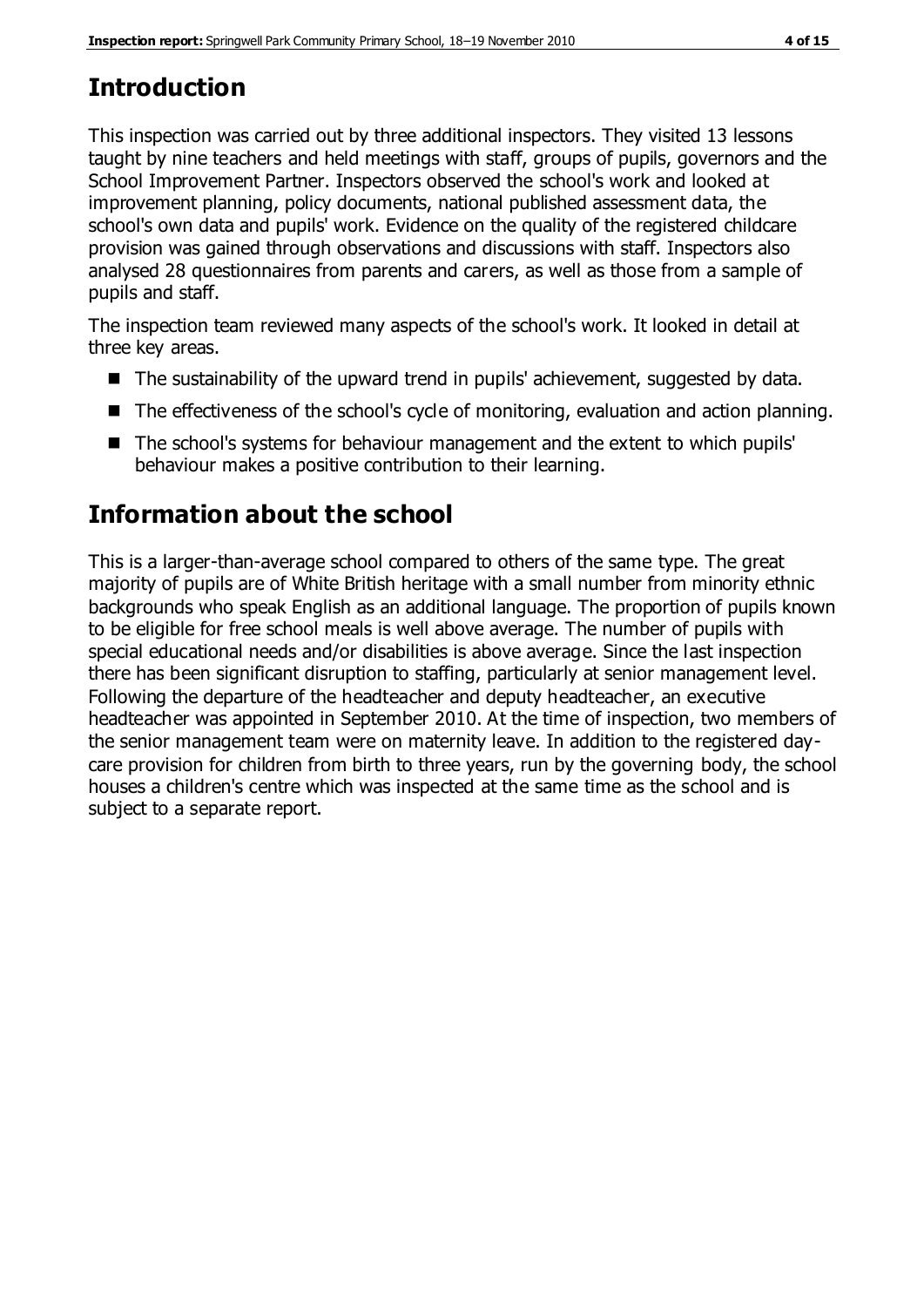**Inspection grades: 1 is outstanding, 2 is good, 3 is satisfactory, and 4 is inadequate** Please turn to the glossary for a description of the grades and inspection terms

## **Inspection judgements**

| Overall effectiveness: how good is the school?  | ר                       |  |
|-------------------------------------------------|-------------------------|--|
| The school's capacity for sustained improvement | $\overline{\mathbf{2}}$ |  |

#### **Main findings**

This good school is at the heart of the local community. Every effort is made to engage with parents and carers, with exceptionally high quality support provided to families in the locality. Parents and carers are extremely supportive of the school, with comments such as 'The school has been fantastic to myself and to my child' being typical of many.

When children join the Early Years Foundation Stage their skill levels are generally wellbelow typical expectations for their age. Good quality provision ensures that the children rapidly develop knowledge and skills in all areas of learning. Pupils in Key Stages 1 and 2 make good progress overall, as a result of excellent guidance and support combined with a lively, stimulating curriculum and their own enthusiasm for learning and positive attitudes to work. By the end of Year 6, their attainment is broadly average.

Pupils say they feel extremely safe in school and have a well-developed understanding of unsafe situations. One pupil, expressing a typical view, said 'I feel very safe here because all the staff look after us and care for us.' Safeguarding procedures are exemplary and highly effective. Pupils' spiritual, moral, social and cultural development is satisfactory overall. The cultural elements are least secure, and pupils' awareness of a range of faiths and cultures, particularly in the United Kingdom, is limited.

The overall quality of teaching is satisfactory, although a minority is consistently good. In all lessons, relationships are very strong and teachers manage pupils' behaviour well, using the school's effective strategies. However, in too many lessons teachers do not capitalise on pupils' willingness to learn and provide enough opportunities for them to be actively involved in their learning. The very good practice in assessment demonstrated by staff in the Early Years Foundation Stage is not sufficiently widespread. Elsewhere in the school, assessment information is not consistently used to inform planning. Lesson plans do not always reflect consideration of pupils' different abilities, and so the work set is occasionally not matched closely enough to pupils' individual needs.

Secure self-evaluation and high quality improvement planning mean that the school's capacity for sustained improvement is good. Over the past year the school has started to recover from instability caused by significant disruption to staffing. School managers have worked effectively with the governing body to bring about improvements to key aspects of the school's work, such as care, guidance and support. Systems for managing the quality of teaching and learning are increasingly effective and these have resulted in recent improvements to teaching. Attendance has improved considerably and is now average.

## **What does the school need to do to improve further?**

■ Improve the proportion of good or better teaching by ensuring that: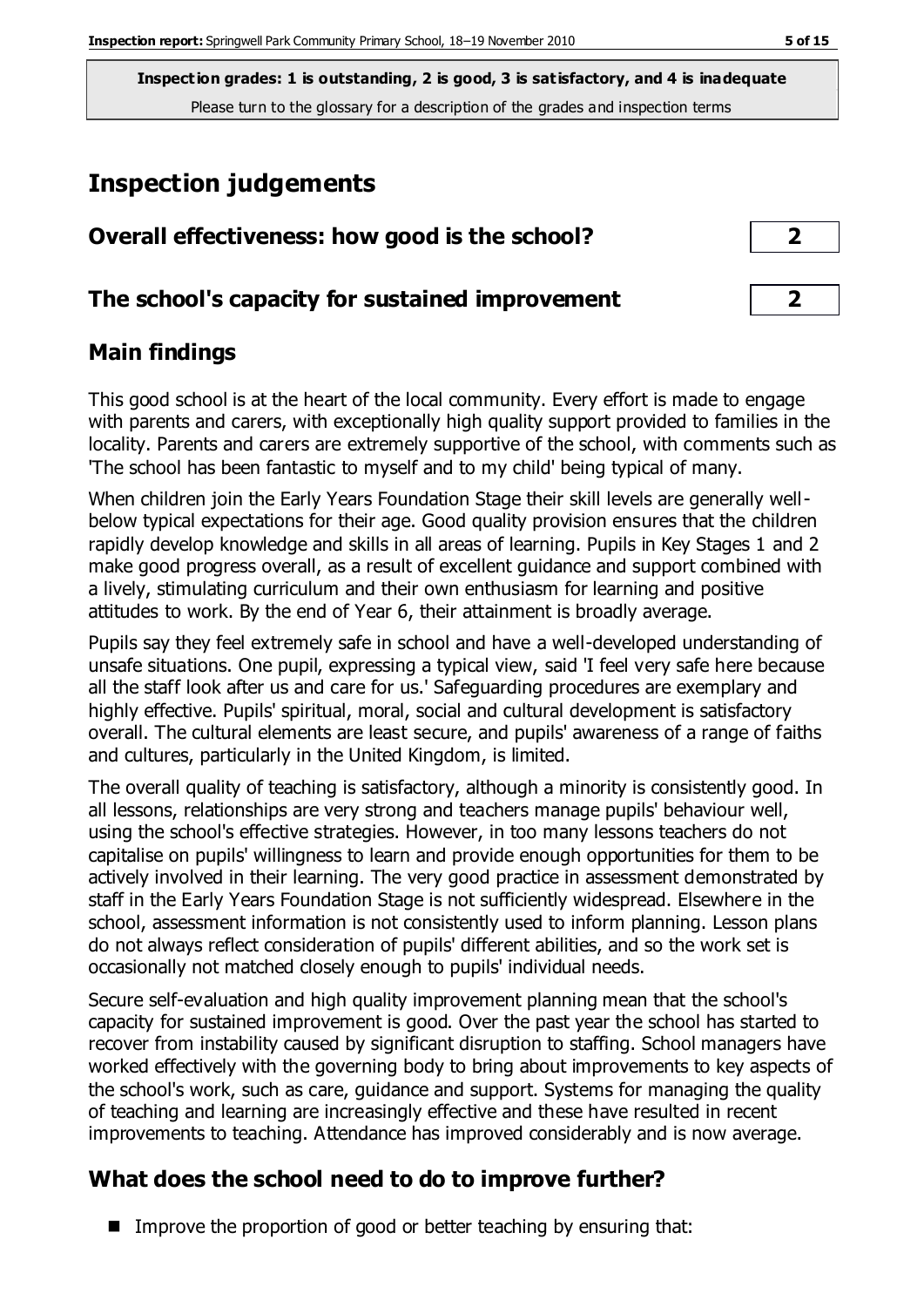**Inspection grades: 1 is outstanding, 2 is good, 3 is satisfactory, and 4 is inadequate** Please turn to the glossary for a description of the grades and inspection terms

- $-$  pupils are given opportunities to take a more active role in their learning
- work planned is consistently matched to pupils' ability levels.
- $\blacksquare$  Develop the use of assessment to support learning by:
	- $-$  ensuring that all teachers use assessment information effectively to quide them when they are planning lessons
	- $=$  ensuring that written feedback always helps pupils become aware of what they need to do in order to improve their work.
- Raise pupils' awareness of a range of cultures and faith communities, particularly within the United Kingdom.

#### **Outcomes for individuals and groups of pupils 2**



Pupils have good attitudes to learning and this, together with their good behaviour, makes a strong contribution to their learning and progress. They thoroughly enjoy discussing their work and respond very well to praise and encouragement. This was evident in one lesson where pupils were practising writing poetry; they gave much thought to their writing and were brimming with enthusiasm when asked to read out their work to each other.

Pupils work well in teams and often support each other in lessons by offering help and advice. Although there is no discernable difference between the achievement of different groups, pupils' progress is not consistent across the school. In lessons that are satisfactory rather than good, the pace of their learning slows. Nevertheless, pupils' achievement over time is good and data from recent years show that attainment has risen, especially in English. Pupils with special educational needs and/or disabilities make at least good progress as a result of the high quality, targeted support provided for them.

The school provides a calm environment and pupils act with care and consideration, very aware of how to keep themselves safe. They have a good understanding of health-related issues and are aware that although diet and exercise are important, getting enough rest is also vital. This is reflected in the comment, from one of the younger pupils that 'You need to get a good night's sleep so you are fit and ready for the next day!' Pupils take pride in the contribution they make to the school community, willingly taking on responsibilities. They are adequately prepared for the next stage in their education.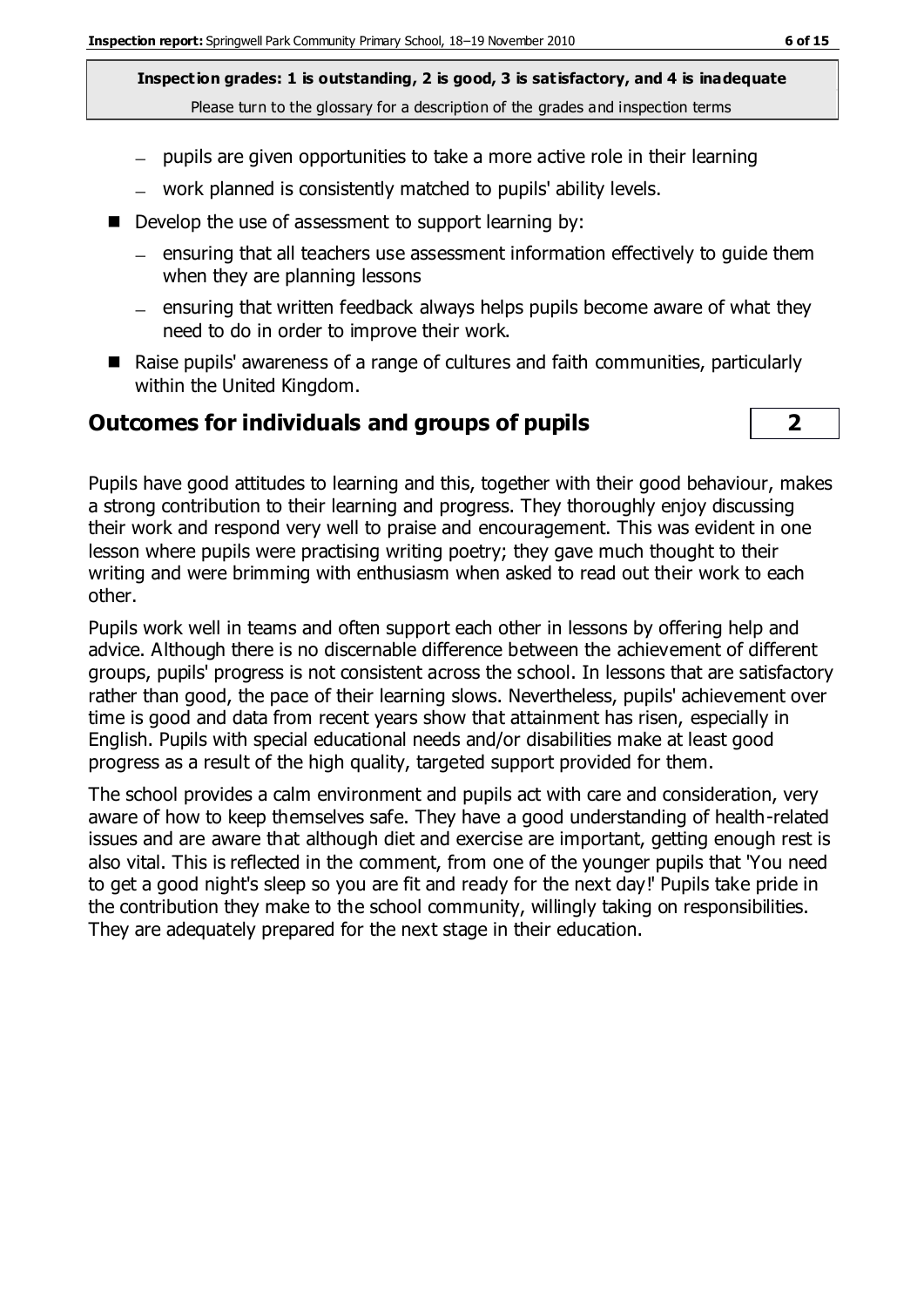**Inspection grades: 1 is outstanding, 2 is good, 3 is satisfactory, and 4 is inadequate**

Please turn to the glossary for a description of the grades and inspection terms

These are the grades for pupils' outcomes

| Pupils' achievement and the extent to which they enjoy their learning                                                     | $\overline{\mathbf{2}}$ |
|---------------------------------------------------------------------------------------------------------------------------|-------------------------|
| Taking into account:<br>Pupils' attainment <sup>1</sup>                                                                   | 3                       |
| The quality of pupils' learning and their progress                                                                        | $\mathfrak{D}$          |
| The quality of learning for pupils with special educational needs and/or disabilities<br>and their progress               | $\overline{2}$          |
| The extent to which pupils feel safe                                                                                      | 1                       |
| Pupils' behaviour                                                                                                         | 2                       |
| The extent to which pupils adopt healthy lifestyles                                                                       | $\overline{\mathbf{2}}$ |
| The extent to which pupils contribute to the school and wider community                                                   | 2                       |
| The extent to which pupils develop workplace and other skills that will contribute to<br>their future economic well-being | 3                       |
| Taking into account:<br>Pupils' attendance <sup>1</sup>                                                                   | 3                       |
| The extent of pupils' spiritual, moral, social and cultural development                                                   | 3                       |

<sup>1</sup> The grades for attainment and attendance are: 1 is high; 2 is above average; 3 is broadly average; and 4 is low

## **How effective is the provision?**

In the majority of lessons, teachers use praise and encouragement well to build their pupils' confidence and self-esteem. Information and communication technology (ICT) is used well to enhance the quality of learning, with teachers making particularly good use of the school's excellent resources. In the best lessons, teachers give careful consideration to pupils' individual needs and the pace of learning is brisk. However, a significant proportion of lessons is too heavily teacher-directed, which results in pupils being passive and this slows the pace of learning. Teachers do not always use assessment information effectively to plan work that matches pupils' needs and ability levels. Occasionally, all pupils in a class are given very similar work, regardless of their ability. While there is some good practice in giving written feedback, marking does not always make pupils aware of what they need to do to improve their work.

The curriculum has developed well since the last inspection and includes a wide variety of themes and activities that pupils find interesting and relevant. This motivation is a key factor in the good quality of pupils' learning. There are numerous opportunities for pupils to practise their literacy, numeracy and ICT skills and they enjoy the wide range of extracurricular activities provided.

The school cares for its pupils exceptionally well. Pupils feel very confident that they can discuss any concerns they might have and they appreciate the excellent support provided by staff. Support staff make a strong contribution to the learning of many pupils, using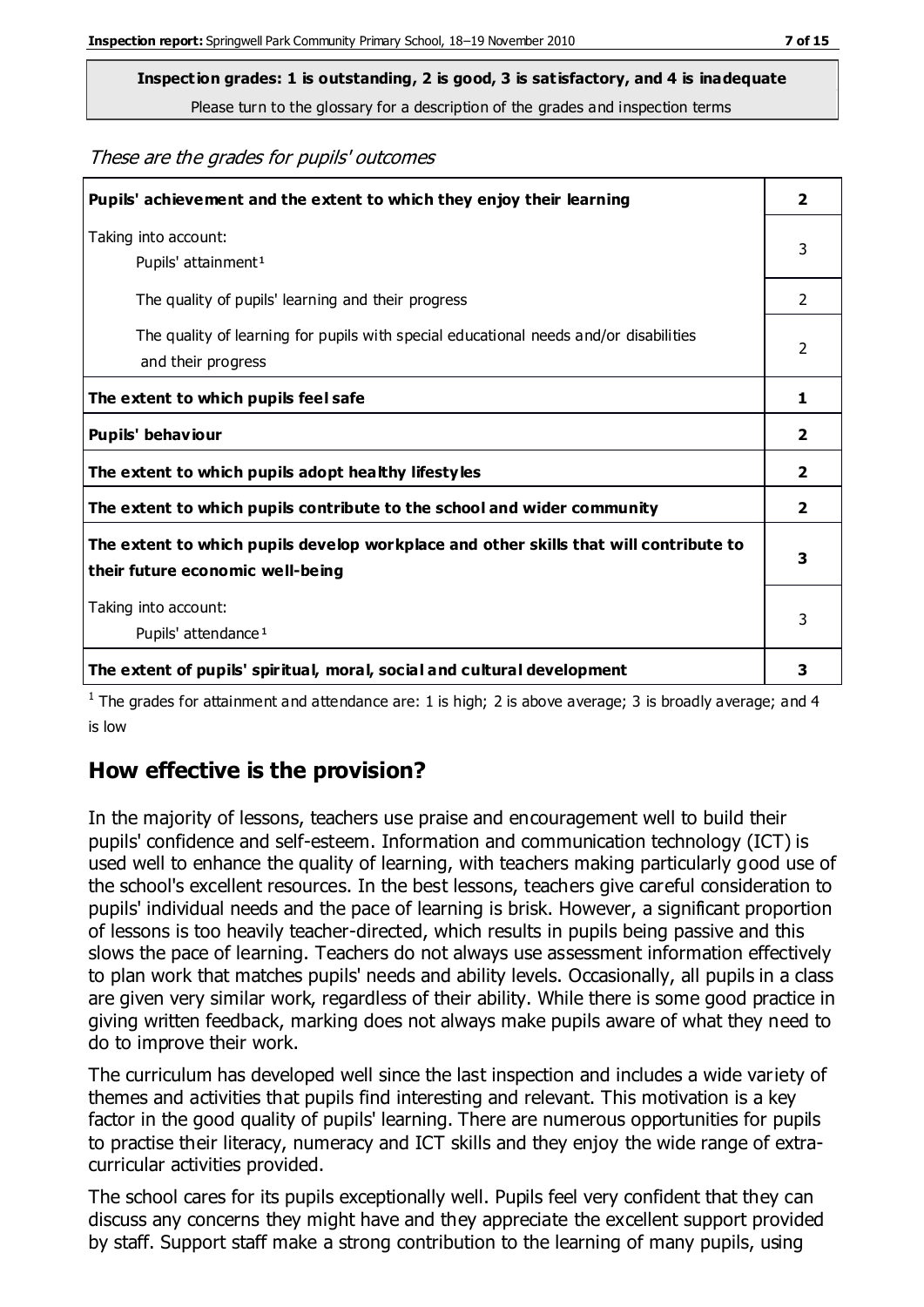**Inspection grades: 1 is outstanding, 2 is good, 3 is satisfactory, and 4 is inadequate** Please turn to the glossary for a description of the grades and inspection terms

initiative to respond appropriately to individual needs. The school works very effectively with a range of external agencies to ensure that every pupil receives very high quality support and guidance. Attendance has improved greatly over the past year as a result of the school's highly effective strategies, including the provision of a very popular breakfast club.

These are the grades for the quality of provision

| The quality of teaching                                                                                    |  |
|------------------------------------------------------------------------------------------------------------|--|
| Taking into account:<br>The use of assessment to support learning                                          |  |
| The extent to which the curriculum meets pupils' needs, including, where relevant,<br>through partnerships |  |
| The effectiveness of care, guidance and support                                                            |  |

#### **How effective are leadership and management?**

The executive headteacher, together with the recently established senior leadership team, has led and supported staff very well over the past year. Consequently, staff morale is high, as reflected in responses to the staff questionnaire, which were unanimously positive. Senior leaders communicate ambition and drive improvement well, and an effective cycle of monitoring, evaluation and action planning has now been established. Evidence shows that good systems for the management of teaching and learning have brought about improvements over the past year and there are clear strategies for ongoing development. Monitoring of pupils' achievement shows that the upward trend indicated by data is sustainable.

Governance is good. The governing body has played a key role in the school's recent development, providing both challenge and support to school managers. The governing body is clearly committed to the provision of care and education for children from birth to 11 years and fulfils all statutory requirements. Safeguarding has a particularly high profile and the school's systems and procedures for child protection are highly effective, exemplifying best practice in this area. Work within the local community is very strong. However, the school's leaders and governors are aware of the need to promote community cohesion further by raising pupils' awareness of faiths and cultures.

Engagement with parents and carers is outstanding. The school knows pupils and their families very well, providing tailored guidance and support. A wide range of opportunities are provided for parents and carers, including exercise classes and sign language training. The school promotes equality of opportunity well and pupils are fully aware that discrimination is not tolerated. The school also works very effectively in developing pupils' thinking skills to ensure that stereotypical views are challenged. Assessment information is kept on different groups of pupils, ensuring that any potential underachievement is quickly identified and as a consequence gaps in the achievement of different groups have narrowed.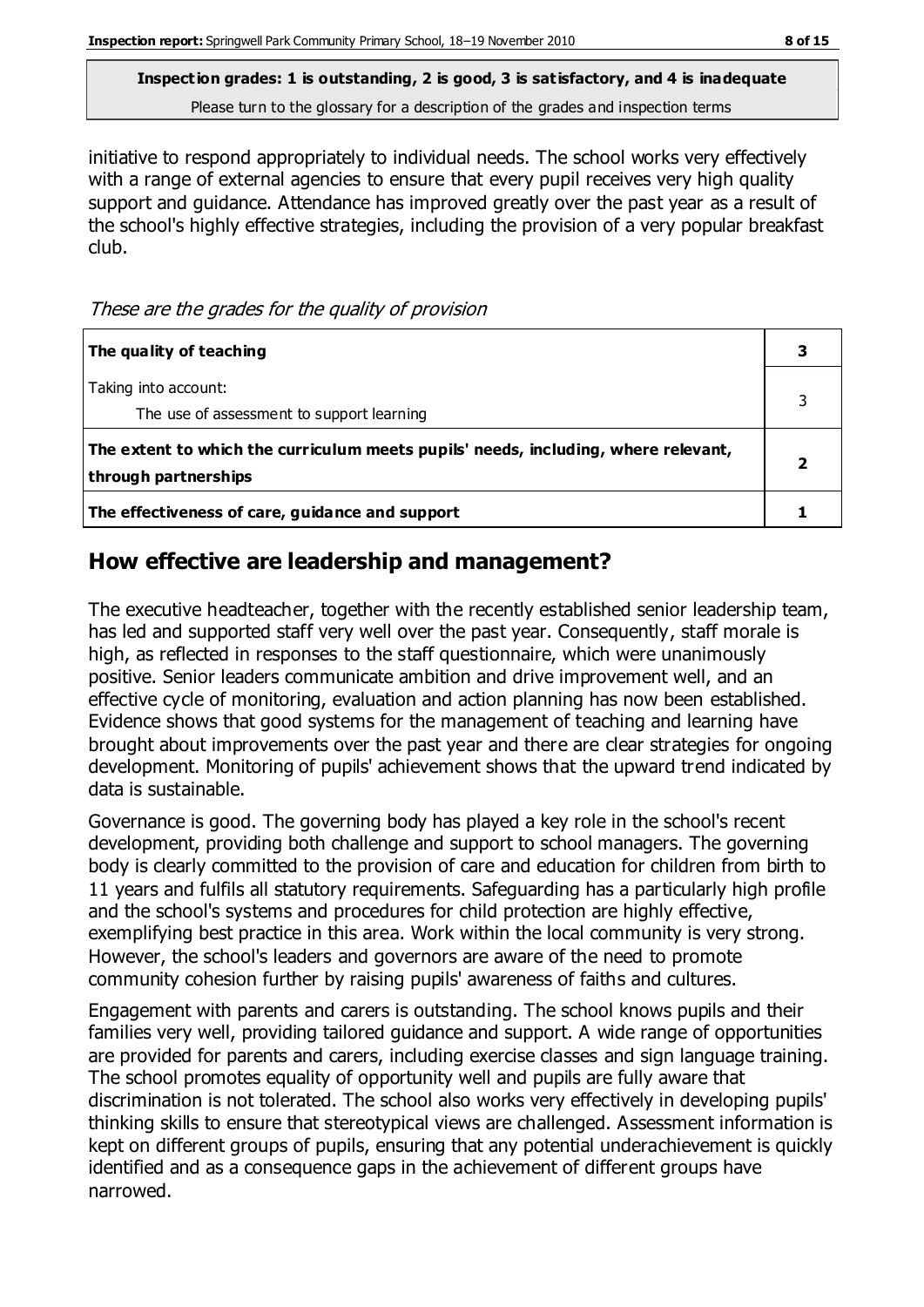Please turn to the glossary for a description of the grades and inspection terms

These are the grades for leadership and management

| The effectiveness of leadership and management in embedding ambition and driving<br>improvement                                                                  | $\overline{2}$          |
|------------------------------------------------------------------------------------------------------------------------------------------------------------------|-------------------------|
| Taking into account:<br>The leadership and management of teaching and learning                                                                                   | 2                       |
| The effectiveness of the governing body in challenging and supporting the<br>school so that weaknesses are tackled decisively and statutory responsibilities met | $\overline{\mathbf{2}}$ |
| The effectiveness of the school's engagement with parents and carers                                                                                             | 1                       |
| The effectiveness of partnerships in promoting learning and well-being                                                                                           | $\mathbf{2}$            |
| The effectiveness with which the school promotes equality of opportunity and tackles<br>discrimination                                                           | $\overline{\mathbf{2}}$ |
| The effectiveness of safeguarding procedures                                                                                                                     | 1                       |
| The effectiveness with which the school promotes community cohesion                                                                                              | 3                       |
| The effectiveness with which the school deploys resources to achieve value for money                                                                             | 2                       |

### **Early Years Foundation Stage**

Children make good progress throughout the Early Years Foundation Stage. They thoroughly enjoy their learning and are motivated by the impressive choice of activities on offer. Staff skilfully support learning and intervene sensitively as appropriate; this is particularly effective in developing children's social skills. As a result, children make especially good progress in this area, as shown, for example, by their very good behaviour at snack time.

Children in the Reception class have a well-developed awareness of safety and most children in the Early Years Foundation Stage, including those in the day-care provision, feel confident and are comfortable in their interactions with adults. Staff have high expectations of children, as seen in one lesson where the teacher used the interactive whiteboard very effectively to develop children's listening skills in identifying household sounds. The children displayed intense concentration and their behaviour was excellent.

In the day-care provision, staff plan activities well to meet the needs of individual children. The environment is calm and staff pay good attention to children's welfare. The provision complies with the requirements for registration.

Throughout the Early Years Foundation Stage, children's progress is assessed regularly and their achievements are recorded in detail. Leadership and management of the Early Years Foundation Stage are good; there are regular meetings to plan learning for individuals and clear strategies for further development. Parents and carers are happy with the provision in the Early Years Foundation Stage, a typical comment being 'I feel that my child has had a fantastic start to her future education – very impressed overall.'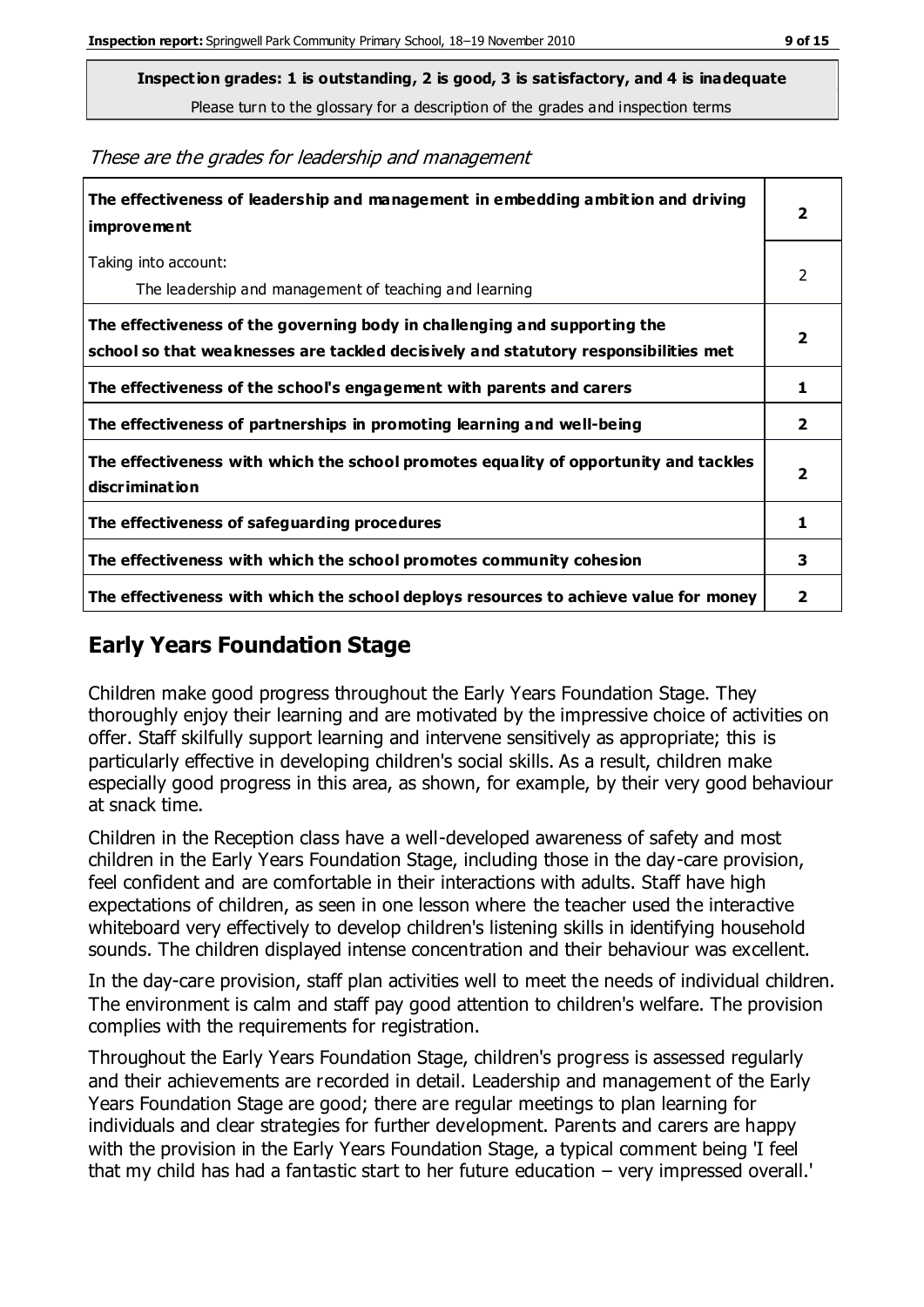Please turn to the glossary for a description of the grades and inspection terms

These are the grades for the Early Years Foundation Stage

| <b>Overall effectiveness of the Early Years Foundation Stage</b>                      |  |
|---------------------------------------------------------------------------------------|--|
| Taking into account:<br>Outcomes for children in the Early Years Foundation Stage     |  |
| The quality of provision in the Early Years Foundation Stage                          |  |
| The effectiveness of leadership and management of the Early Years Foundation<br>Stage |  |

### **Views of parents and carers**

The 28 parents and carers who responded to the Ofsted questionnaire are overwhelmingly supportive of the school. A few acknowledged the school's efforts in developing links between home and school and expressed appreciation of the school's work in this area. The inspection endorses parents' and carers' views in this respect. Only a few parents and carers raised any issues; these were minor and did not indicate any particular pattern of concern.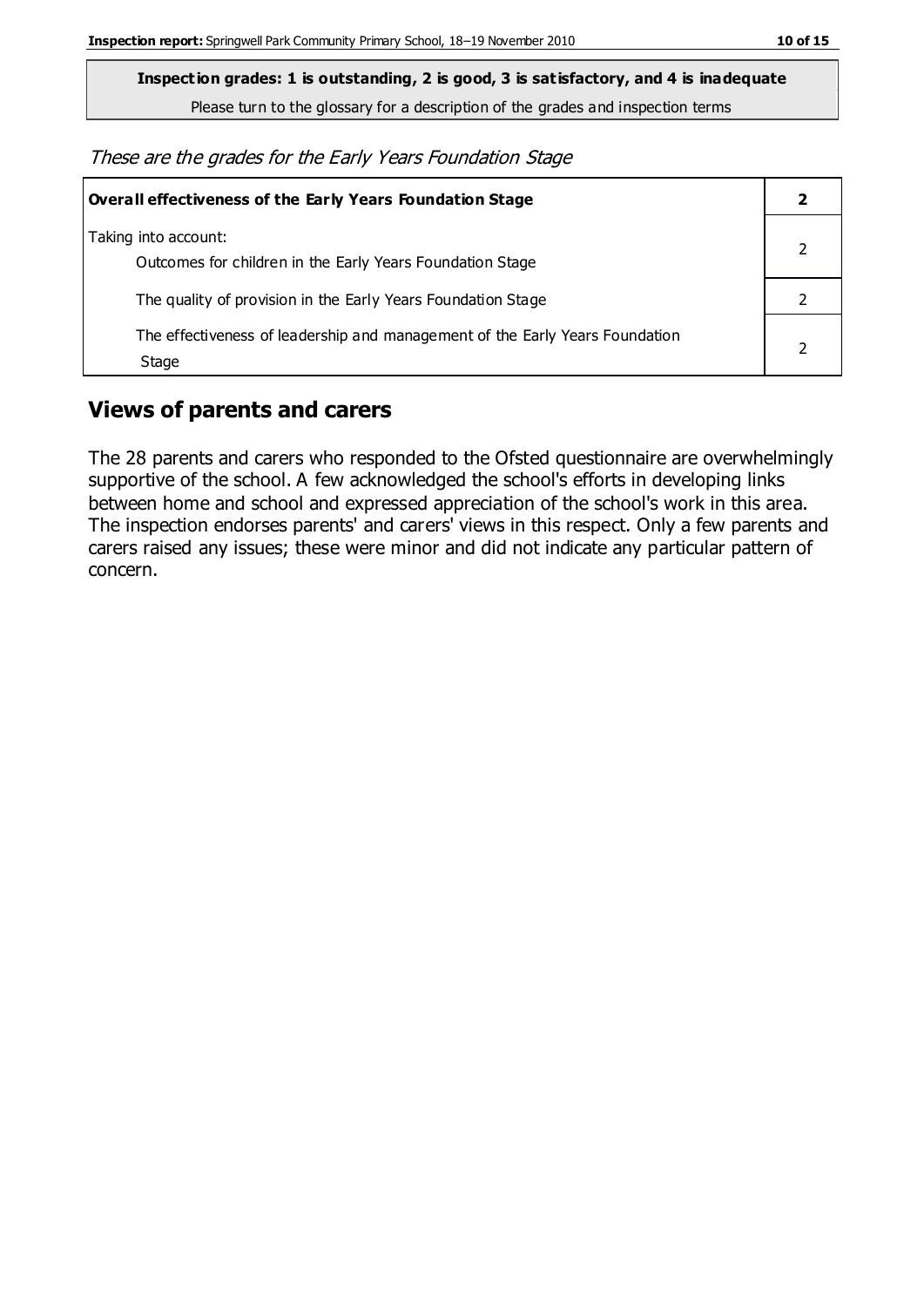#### **Responses from parents and carers to Ofsted's questionnaire**

Ofsted invited all the registered parents and carers of pupils registered at Springwell Park Community Primary School to complete a questionnaire about their views of the school.

In the questionnaire, parents and carers were asked to record how strongly they agreed with 13 statements about the school.

The inspection team received 28 completed questionnaires by the end of the on-site inspection. In total, there are 311 pupils registered at the school.

| <b>Statements</b>                                                                                                                                                                                                                                       | <b>Strongly</b><br>agree |               | <b>Agree</b>   |               | <b>Disagree</b> |                | <b>Strongly</b><br>disagree |               |
|---------------------------------------------------------------------------------------------------------------------------------------------------------------------------------------------------------------------------------------------------------|--------------------------|---------------|----------------|---------------|-----------------|----------------|-----------------------------|---------------|
|                                                                                                                                                                                                                                                         | <b>Total</b>             | $\frac{1}{2}$ | <b>Total</b>   | $\frac{1}{2}$ | <b>Total</b>    | $\frac{1}{2}$  | <b>Total</b>                | $\frac{1}{2}$ |
| My child enjoys school                                                                                                                                                                                                                                  | 17                       | 61            | 10             | 36            | 0               | 0              | $\mathbf{1}$                | 4             |
| The school keeps my child<br>safe                                                                                                                                                                                                                       | 24                       | 86            | 4              | 14            | 0               | 0              | $\mathbf 0$                 | $\mathbf 0$   |
| My school informs me about<br>my child's progress                                                                                                                                                                                                       | 20                       | 71            | 8              | 29            | 0               | 0              | $\mathbf 0$                 | $\mathbf 0$   |
| My child is making enough<br>progress at this school                                                                                                                                                                                                    | 19                       | 68            | 8              | 29            | 0               | 0              | $\mathbf 0$                 | $\mathbf 0$   |
| The teaching is good at this<br>school                                                                                                                                                                                                                  | 20                       | 71            | 8              | 29            | 0               | 0              | 0                           | $\mathbf 0$   |
| The school helps me to<br>support my child's learning                                                                                                                                                                                                   | 18                       | 64            | 10             | 36            | 0               | 0              | 0                           | $\mathbf 0$   |
| The school helps my child to<br>have a healthy lifestyle                                                                                                                                                                                                | 21                       | 75            | 6              | 21            | 1               | $\overline{4}$ | 0                           | $\pmb{0}$     |
| The school makes sure that<br>my child is well prepared for<br>the future (for example<br>changing year group,<br>changing school, and for<br>children who are finishing<br>school, entering further or<br>higher education, or entering<br>employment) | 19                       | 68            | 9              | 32            | $\mathbf 0$     | 0              | $\mathbf 0$                 | $\mathbf 0$   |
| The school meets my child's<br>particular needs                                                                                                                                                                                                         | 22                       | 79            | 6              | 21            | 0               | $\mathbf 0$    | $\mathbf 0$                 | $\mathbf 0$   |
| The school deals effectively<br>with unacceptable behaviour                                                                                                                                                                                             | 18                       | 64            | $\overline{7}$ | 25            | $\overline{2}$  | $\overline{7}$ | $\mathbf 0$                 | $\pmb{0}$     |
| The school takes account of<br>my suggestions and concerns                                                                                                                                                                                              | 18                       | 64            | 9              | 32            | 1               | 4              | $\mathbf{0}$                | $\mathbf{0}$  |
| The school is led and<br>managed effectively                                                                                                                                                                                                            | 23                       | 82            | 5              | 18            | $\pmb{0}$       | $\mathbf 0$    | $\mathbf 0$                 | $\mathbf 0$   |
| Overall, I am happy with my<br>child's experience at this<br>school                                                                                                                                                                                     | 21                       | 75            | 7              | 25            | 0               | $\pmb{0}$      | $\mathbf 0$                 | $\pmb{0}$     |

The table above summarises the responses that parents and carers made to each statement. The percentages indicate the proportion of parents and carers giving that response out of the total number of completed questionnaires. Where one or more parents and carers chose not to answer a particular question, the percentages will not add up to 100%.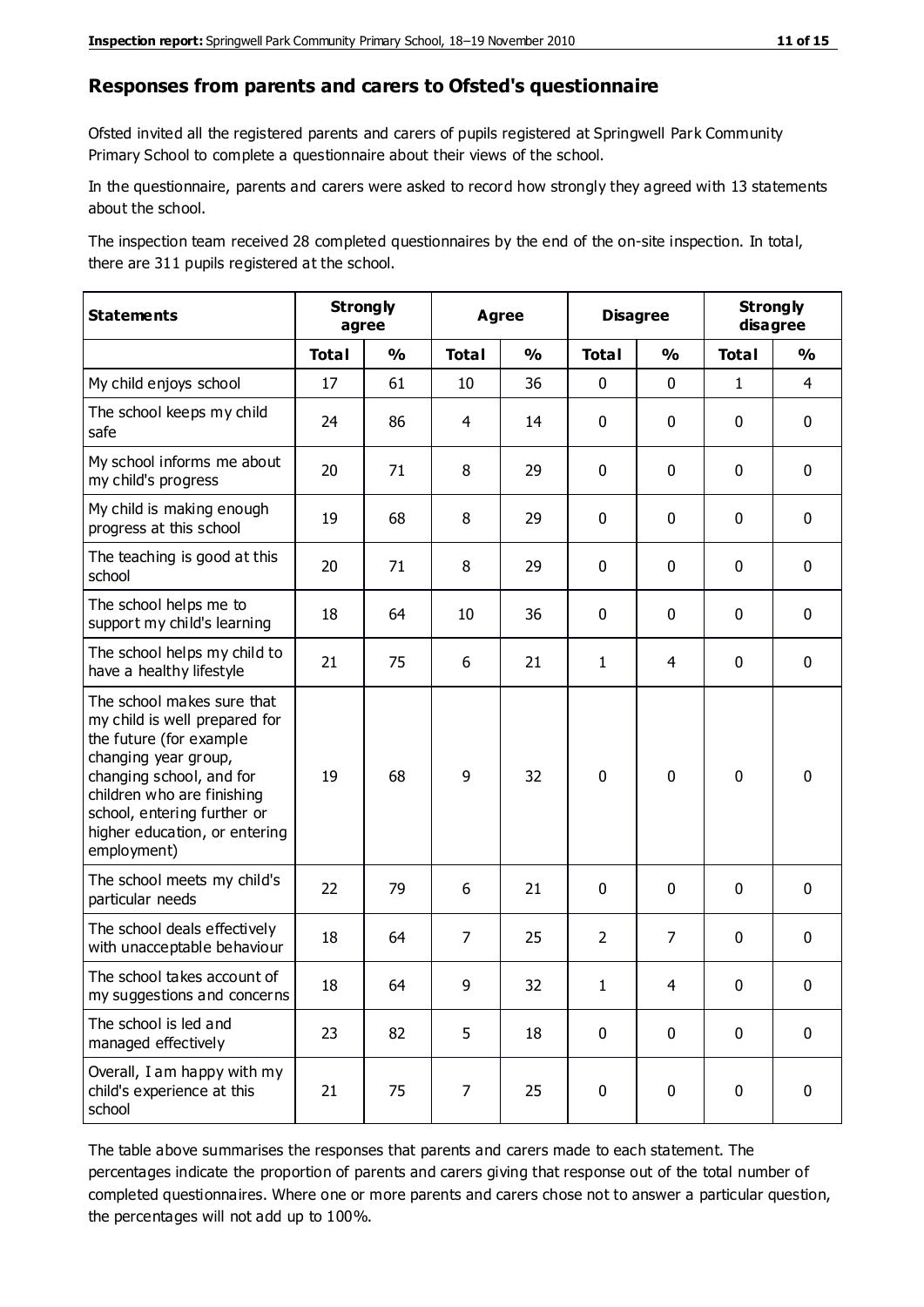## **Glossary**

| Grade   | <b>Judgement</b> | <b>Description</b>                                                                                                                                                                                                            |
|---------|------------------|-------------------------------------------------------------------------------------------------------------------------------------------------------------------------------------------------------------------------------|
| Grade 1 | Outstanding      | These features are highly effective. An outstanding school<br>provides exceptionally well for all its pupils' needs.                                                                                                          |
| Grade 2 | Good             | These are very positive features of a school. A school that<br>is good is serving its pupils well.                                                                                                                            |
| Grade 3 | Satisfactory     | These features are of reasonable quality. A satisfactory<br>school is providing adequately for its pupils.                                                                                                                    |
| Grade 4 | Inadequate       | These features are not of an acceptable standard. An<br>inadequate school needs to make significant improvement<br>in order to meet the needs of its pupils. Ofsted inspectors<br>will make further visits until it improves. |

#### **What inspection judgements mean**

#### **Overall effectiveness of schools**

|                       | Overall effectiveness judgement (percentage of schools) |      |                     |                   |
|-----------------------|---------------------------------------------------------|------|---------------------|-------------------|
| <b>Type of school</b> | <b>Outstanding</b>                                      | Good | <b>Satisfactory</b> | <b>Inadequate</b> |
| Nursery schools       | 58                                                      | 36   | 4                   | 2                 |
| Primary schools       | 8                                                       | 43   | 40                  | 9                 |
| Secondary schools     | 10                                                      | 35   | 42                  | 13                |
| Sixth forms           | 13                                                      | 39   | 45                  | 3                 |
| Special schools       | 33                                                      | 42   | 20                  | 4                 |
| Pupil referral units  | 18                                                      | 40   | 29                  | 12                |
| All schools           | 11                                                      | 42   | 38                  | 9                 |

New school inspection arrangements were introduced on 1 September 2009. This means that inspectors now make some additional judgements that were not made previously.

The data in the table above are for the period 1 September 2009 to 31 March 2010 and are the most recently published data available (see **[www.ofsted.gov.uk](http://www.ofsted.gov.uk/)**). Please note that the sample of schools inspected during the autumn and spring terms 2009/10 was not representative of all schools nationally, as weaker schools are inspected more frequently than good or outstanding schools.

Percentages are rounded and do not always add exactly to 100. Secondary school figures include those that have sixth forms, and sixth form figures include only the data specifically for sixth form inspection judgements.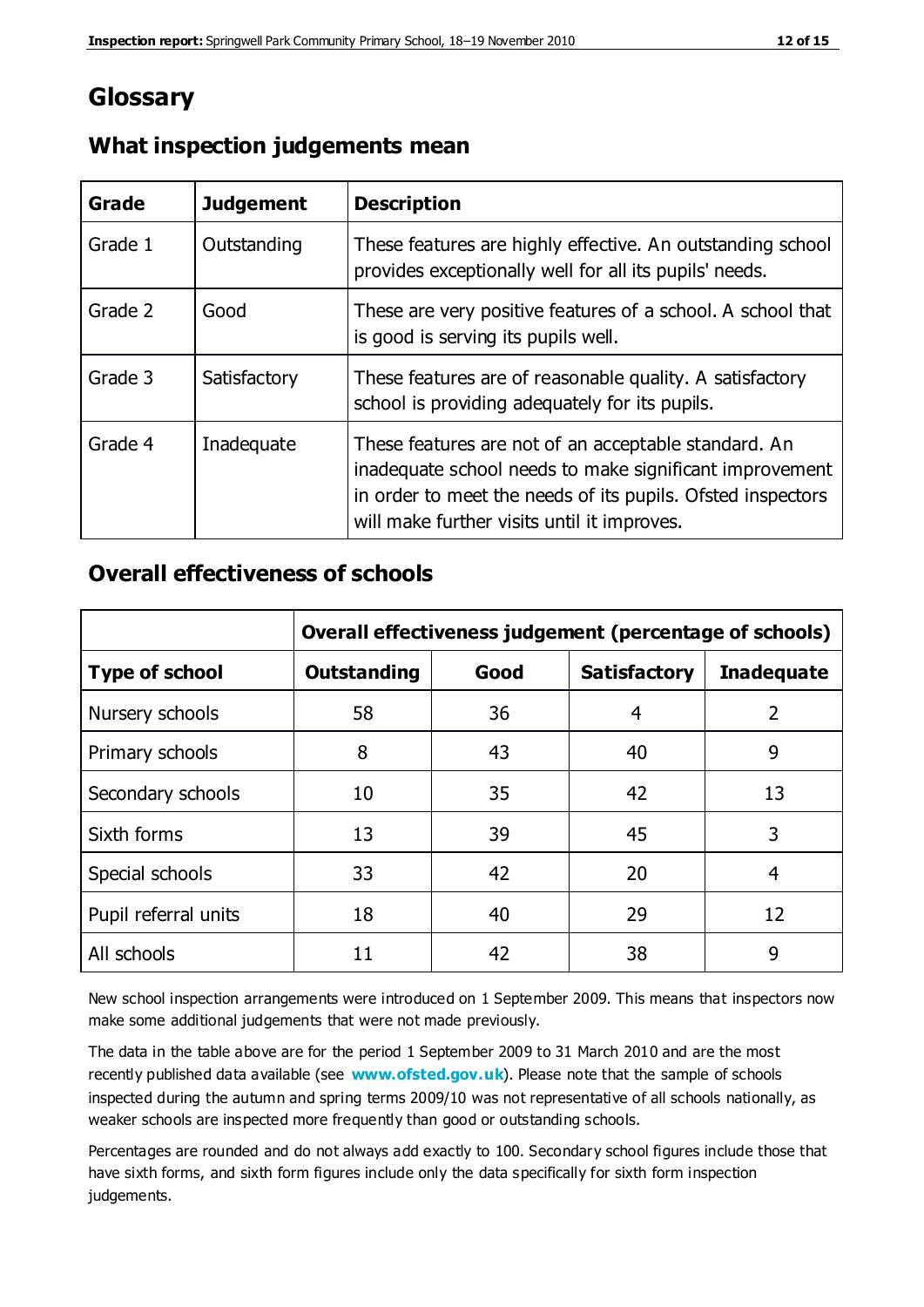## **Common terminology used by inspectors**

| Achievement:               | the progress and success of a pupil in their learning,<br>development or training.                                                                                                                                                          |
|----------------------------|---------------------------------------------------------------------------------------------------------------------------------------------------------------------------------------------------------------------------------------------|
| Attainment:                | the standard of the pupils' work shown by test and<br>examination results and in lessons.                                                                                                                                                   |
| Capacity to improve:       | the proven ability of the school to continue<br>improving. Inspectors base this judgement on what<br>the school has accomplished so far and on the quality<br>of its systems to maintain improvement.                                       |
| Leadership and management: | the contribution of all the staff with responsibilities,<br>not just the headteacher, to identifying priorities,<br>directing and motivating staff and running the school.                                                                  |
| Learning:                  | how well pupils acquire knowledge, develop their<br>understanding, learn and practise skills and are<br>developing their competence as learners.                                                                                            |
| Overall effectiveness:     | inspectors form a judgement on a school's overall<br>effectiveness based on the findings from their<br>inspection of the school. The following judgements,<br>in particular, influence what the overall effectiveness<br>judgement will be. |
|                            | The school's capacity for sustained<br>improvement.                                                                                                                                                                                         |
|                            | Outcomes for individuals and groups of pupils.                                                                                                                                                                                              |
|                            | The quality of teaching.                                                                                                                                                                                                                    |
|                            | The extent to which the curriculum meets<br>pupils' needs, including, where relevant,<br>through partnerships.                                                                                                                              |
|                            | The effectiveness of care, guidance and<br>support.                                                                                                                                                                                         |
| Progress:                  | the rate at which pupils are learning in lessons and<br>over longer periods of time. It is often measured by<br>comparing the pupils' attainment at the end of a key                                                                        |

stage with their attainment when they started.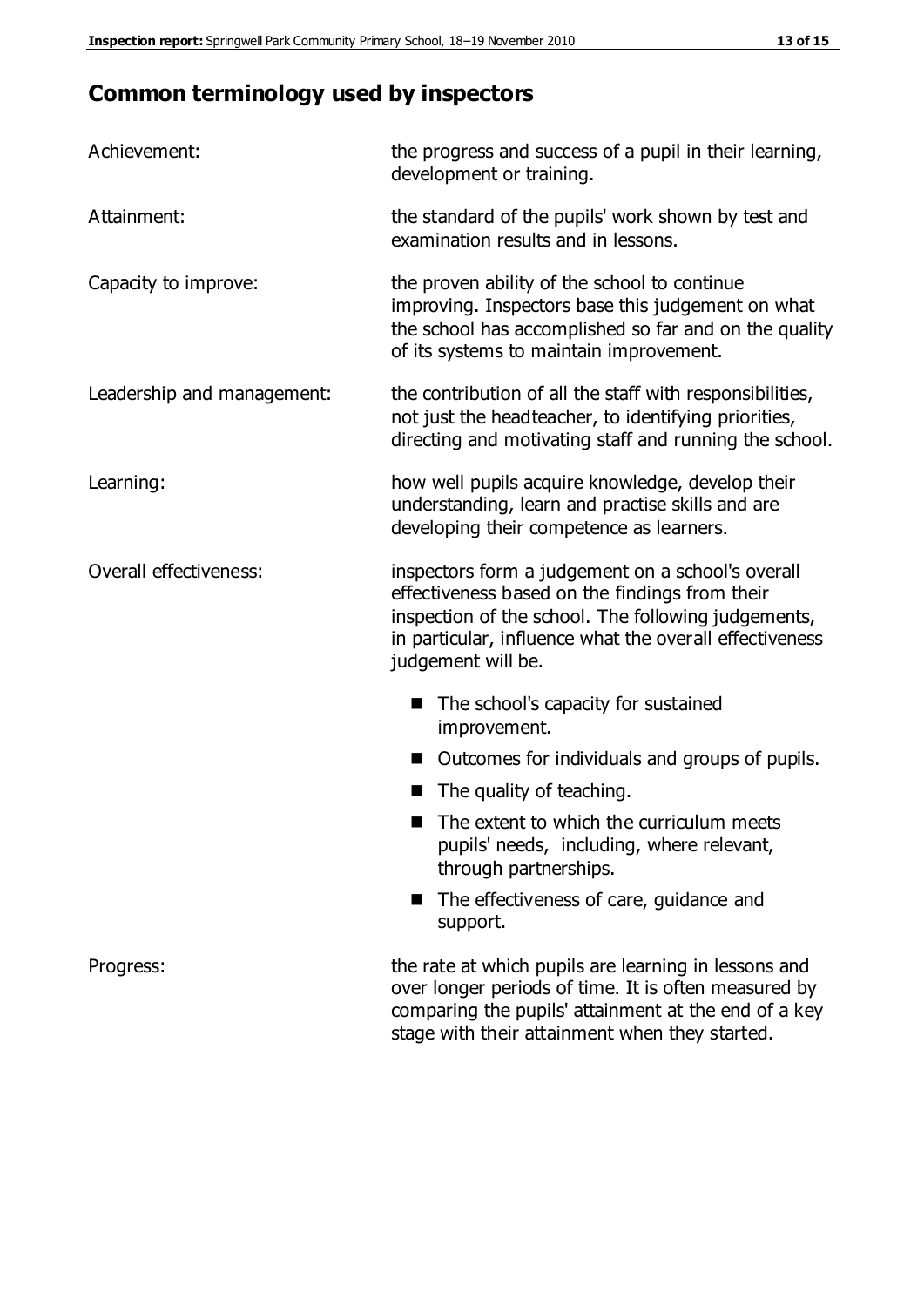#### **This letter is provided for the school, parents and carers to share with their children. It describes Ofsted's main findings from the inspection of their school.**

22 November 2010

#### Dear Pupils

#### **Inspection of Springwell Park Community Primary School, Bootle, L20 6PG**

As you know, I visited your school recently together with another inspector so that we could find out how well you are doing. I would like to thank you for making us feel so welcome and for sharing your views with us. I would also like to share our main findings with you.

You attend a good school. You told us that the staff are very kind and caring towards you, and we agree that the quality of care is excellent. The school works hard to make sure that you feel safe and we were very impressed that you knew so much about safety. Almost all of you behave well and your attendance has improved greatly over the past year, so well done!

You make good progress during your time at Springwell. You told us that there are lots of interesting things for you to do and that this helps you to enjoy your learning. The school works very well indeed with your parents and carers and provides lots of opportunities for them to learn new skills and have fun.

The school has some excellent resources for ICT and teachers make good use of these. In the best lessons you take a very active part in your own learning and we have asked the school to make sure that this happens in more of your lessons. We have also suggested that you are always given work that is just at the right level for you, and that marking tells you exactly what you need to do to improve. Finally, we would like you to learn a little more about all the different faiths and cultures in different parts of the United Kingdom.

Your headteacher and all the staff are keen to support you in your learning. We are delighted that you are proud to be pupils at Springwell Park and wish you well in the future.

Yours sincerely

Julie Price Grimshaw Lead inspector